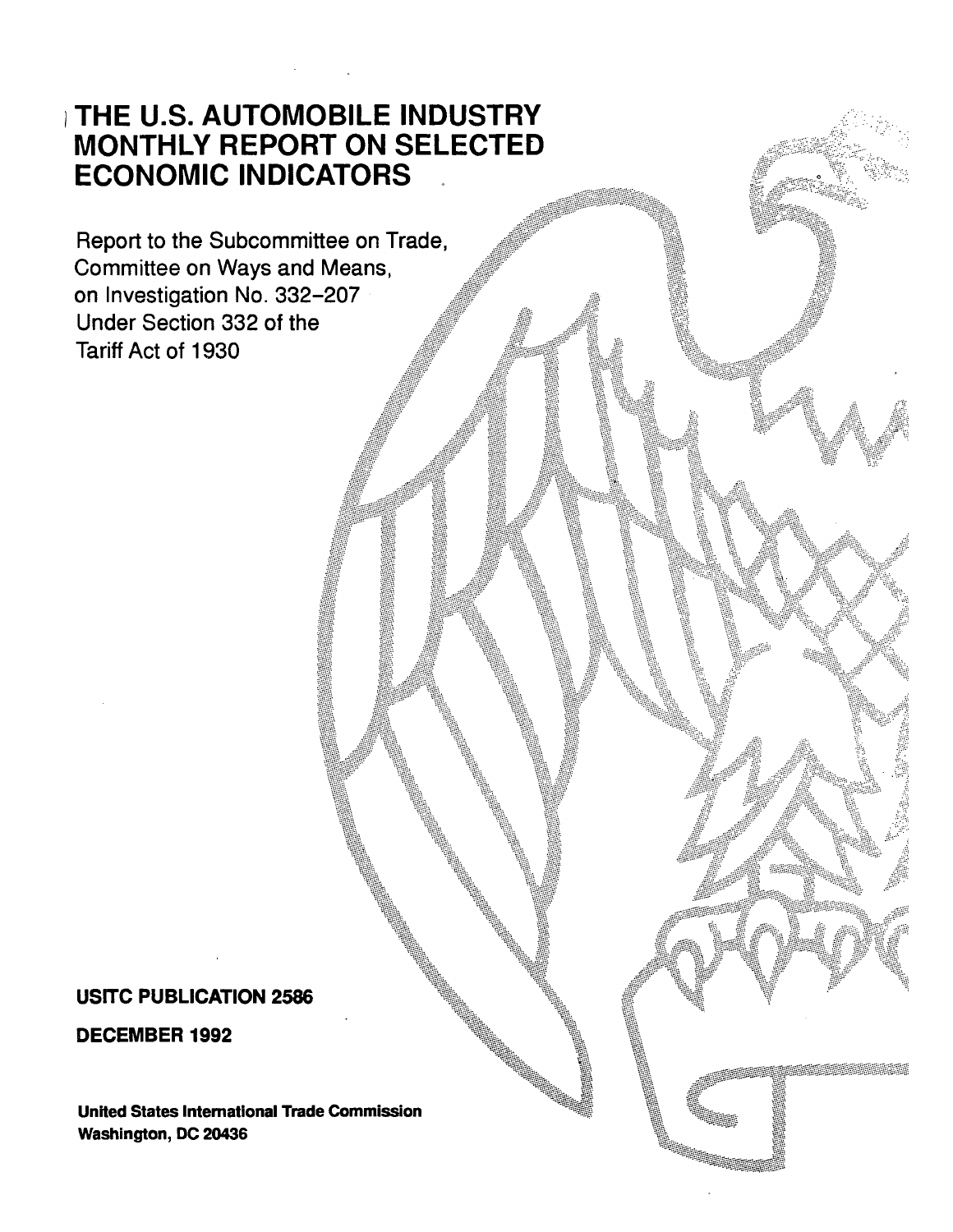$\label{eq:2.1} \frac{1}{\sqrt{2}}\int_{\mathbb{R}^3}\frac{1}{\sqrt{2}}\left(\frac{1}{\sqrt{2}}\right)^2\frac{1}{\sqrt{2}}\left(\frac{1}{\sqrt{2}}\right)^2\frac{1}{\sqrt{2}}\left(\frac{1}{\sqrt{2}}\right)^2\frac{1}{\sqrt{2}}\left(\frac{1}{\sqrt{2}}\right)^2.$ 

 $\label{eq:2.1} \frac{1}{\sqrt{2}}\int_{\mathbb{R}^3}\frac{1}{\sqrt{2}}\left(\frac{1}{\sqrt{2}}\right)^2\frac{1}{\sqrt{2}}\left(\frac{1}{\sqrt{2}}\right)^2\frac{1}{\sqrt{2}}\left(\frac{1}{\sqrt{2}}\right)^2\frac{1}{\sqrt{2}}\left(\frac{1}{\sqrt{2}}\right)^2.$ 

 $\label{eq:2.1} \frac{1}{\sqrt{2}}\left(\frac{1}{\sqrt{2}}\right)^{2} \left(\frac{1}{\sqrt{2}}\right)^{2} \left(\frac{1}{\sqrt{2}}\right)^{2} \left(\frac{1}{\sqrt{2}}\right)^{2} \left(\frac{1}{\sqrt{2}}\right)^{2} \left(\frac{1}{\sqrt{2}}\right)^{2} \left(\frac{1}{\sqrt{2}}\right)^{2} \left(\frac{1}{\sqrt{2}}\right)^{2} \left(\frac{1}{\sqrt{2}}\right)^{2} \left(\frac{1}{\sqrt{2}}\right)^{2} \left(\frac{1}{\sqrt{2}}\right)^{2} \left(\$  $\mathcal{A}^{\text{max}}_{\text{max}}$  and  $\mathcal{A}^{\text{max}}_{\text{max}}$ 

 $\label{eq:2.1} \frac{1}{\sqrt{2}}\left(\frac{1}{\sqrt{2}}\right)^{2} \left(\frac{1}{\sqrt{2}}\right)^{2} \left(\frac{1}{\sqrt{2}}\right)^{2} \left(\frac{1}{\sqrt{2}}\right)^{2} \left(\frac{1}{\sqrt{2}}\right)^{2} \left(\frac{1}{\sqrt{2}}\right)^{2} \left(\frac{1}{\sqrt{2}}\right)^{2} \left(\frac{1}{\sqrt{2}}\right)^{2} \left(\frac{1}{\sqrt{2}}\right)^{2} \left(\frac{1}{\sqrt{2}}\right)^{2} \left(\frac{1}{\sqrt{2}}\right)^{2} \left(\$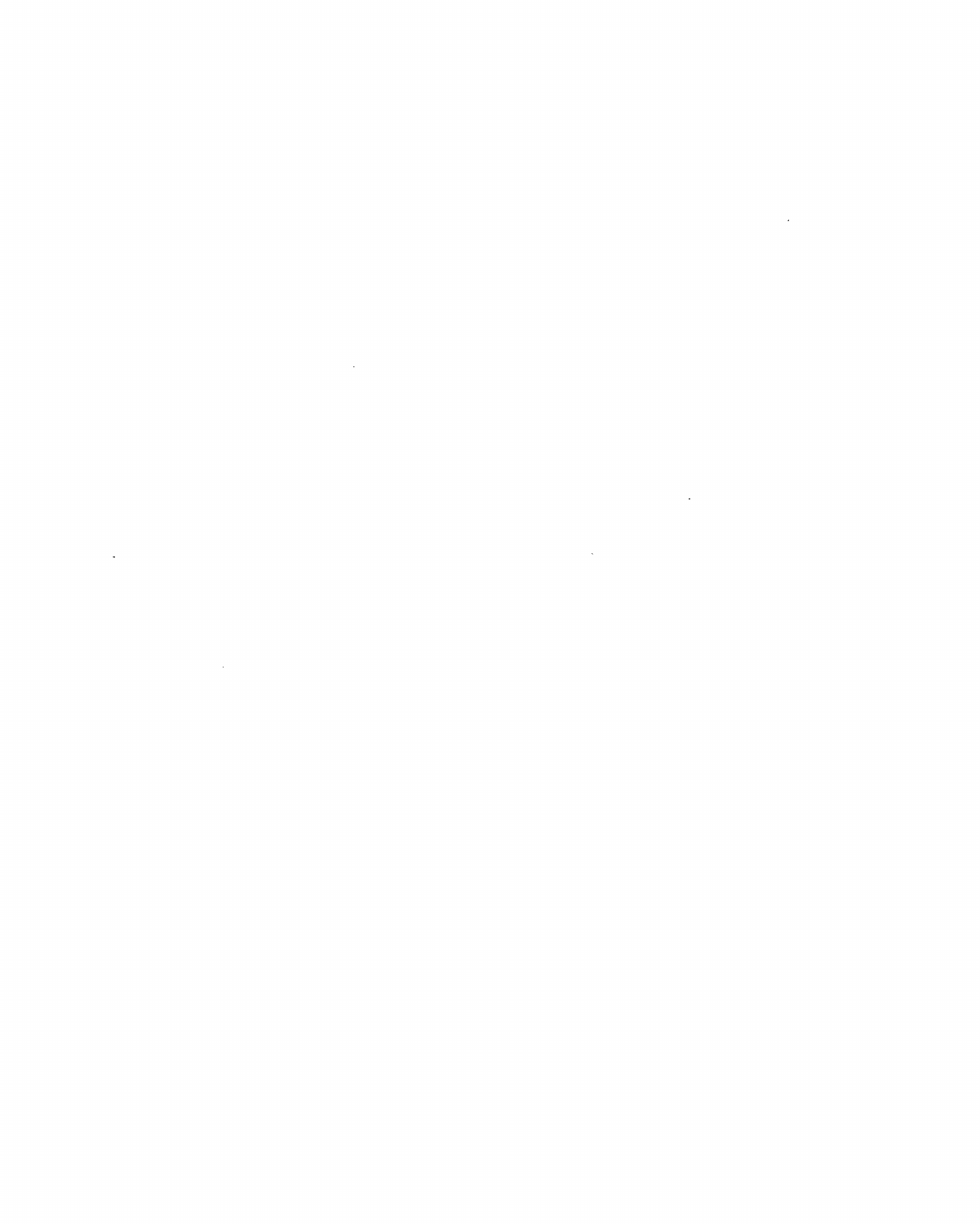rable 1

New passenger automobiles: U.S. retail sales of domestic production, production, inventory, days' supply, and employment, by specified periods, December 1990- November 1992

|                                | 1991-92          |           | 1990-91    |                               |            |
|--------------------------------|------------------|-----------|------------|-------------------------------|------------|
|                                | Oct.             | Nov.      | Dec. 1991- | Nov.                          | Dec. 1990- |
| Item                           | 1992             | 1992      | Nov. 1992  | 1991                          | Nov. 1991  |
| Retail sales of domes-         |                  |           |            |                               |            |
| tic production                 | 532              | 461       | 6,687      | 454                           | 6,632      |
| Production                     | 538              | 459       | 6,635      | 457                           | 6,500      |
| Inventory                      | 1,211            | 1,709     |            | 1,286                         |            |
| Days' $\text{supp1y}^2$        | 59               | 64        |            | 74                            |            |
| Employment:<br>Total employees | 811 <sup>4</sup> | $818^{5}$ |            | $798^{6}$<br>615 <sup>6</sup> |            |
| Production workers             | $621^{4}$        | $626^{5}$ |            |                               |            |

Not applicable.<br><sup>2</sup> Days' supply is an average for each class size which is determined by the previous month's retail sales.

<sup>3</sup> Employment data are for SIC 371 (motor vehicles and motor vehicle equipment).<br><sup>4</sup> Data are for September 1992, revised.

5 Data are for October 1992.

6 Data are for October 1991.

Source: Production, retail sales, days' supply, and inventory, Automotive News; and employment, U.S. Department of Labor.

Note.--Because of rounding, figures may not add to the totals shown. Market classifications discontinued because of the unavailability of data.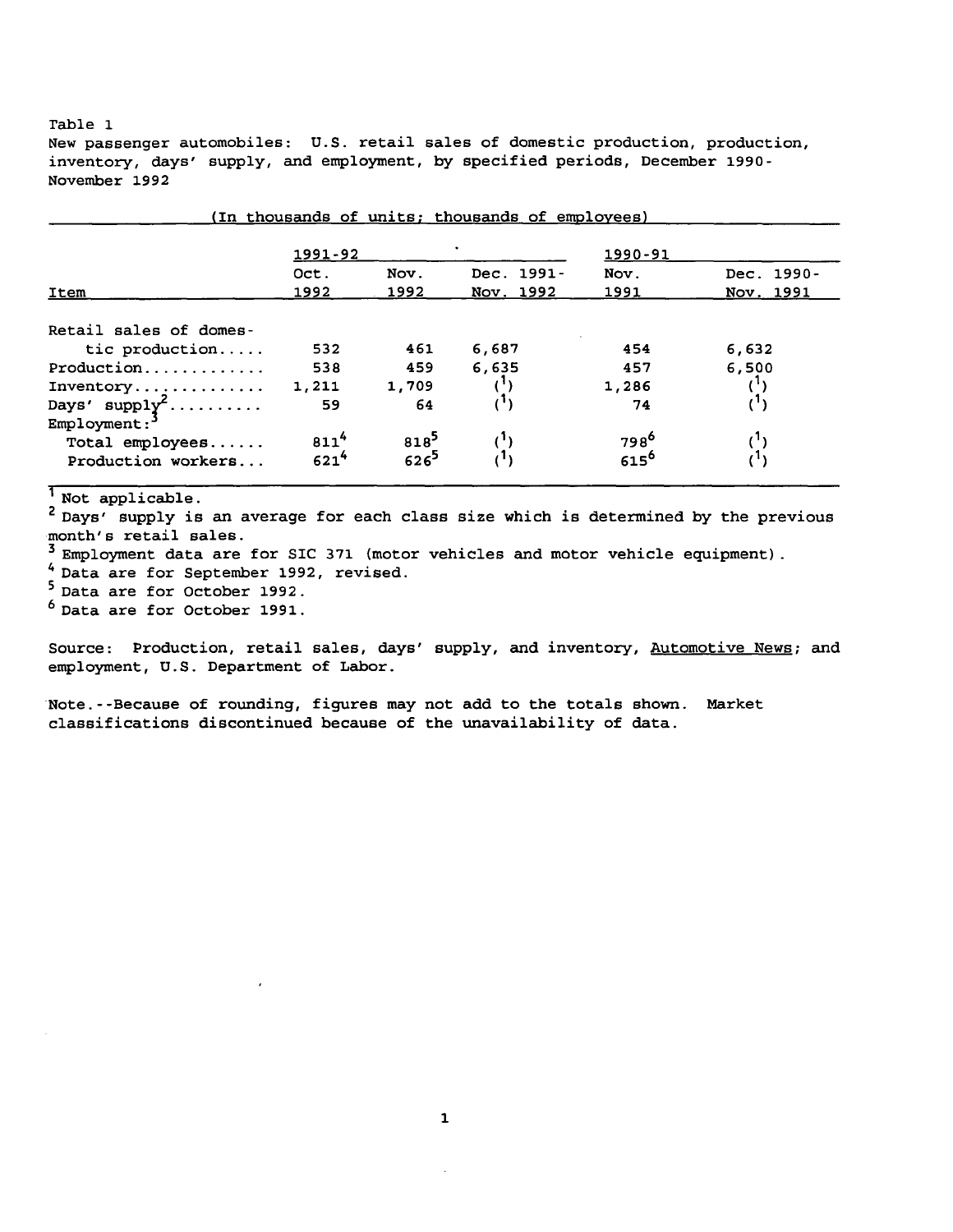New passenger automobiles: U.S. imports, by principal sources and by specified periods, November 1990-0ctober 1992

|                                     | 1991-92       |           |                  | 1990-91               |                  |  |  |
|-------------------------------------|---------------|-----------|------------------|-----------------------|------------------|--|--|
|                                     | Sept.         | Oct.      | Nov. 1991-       | Oct.                  | Nov. 1990-       |  |  |
| Source                              | <u> 1992 </u> | 1992      | <u>Oct. 1992</u> | 1991                  | Oct. 1991        |  |  |
|                                     |               |           | Quantity (units) |                       |                  |  |  |
|                                     |               |           |                  |                       |                  |  |  |
| Japan                               | 131,924       | 149,924   | 1,633,260        | 175,059               | 1,842,607        |  |  |
| Canada                              | 102,699       | 99,214    | 1,190,539        | 120,792               | 1,209,601        |  |  |
| Germany                             | 12,950        | 23,814    | 197,918          | 19,217                | 172,289          |  |  |
| Korea, South                        | 8,597         | 14,906    | 143,902          | 13,168                | 195,514          |  |  |
| Sweden                              | 6,846         | 7,231     | 72,050           | 7,418                 | 65,860           |  |  |
| Mexico                              | 21,813        | 23,642    | 275,601          | 28,000                | 254,974          |  |  |
| Yugoslavia                          | 0             | 0         | 0                | 0                     | 3,065            |  |  |
| United Kingdom                      | 1,096         | 1,475     | 8,613            | 1,603                 | 19,604           |  |  |
| Italy                               | 12            | 297       | 2,268            | 95                    | 3,515            |  |  |
| $France \ldots \ldots \ldots$       | 0             | 2         | 74               | 400                   | 1,991            |  |  |
| $Brazil$                            | 1,546         | 1,152     | 11,168           | 1,646                 | 10,425           |  |  |
| All other                           | 1,507         | 2,599     | 25,643           | 2,022                 | <u>47,704</u>    |  |  |
| Total                               | 288,990       | 324,256   | 3,561,052        | 369,420               | <u>3,827,149</u> |  |  |
|                                     |               |           |                  | Value (1,000 dollars) |                  |  |  |
|                                     |               |           |                  |                       |                  |  |  |
| Japan                               | 1,601,985     | 1,843,806 | 19,773,858       | 1,993,870             | 20,969,206       |  |  |
| Canada.                             | 1,338,505     | 1,269,510 | 14, 144, 260     | 1,452,909             | 14,072,074       |  |  |
| Germany                             | 408,533       | 731,160   | 5,525,169        | 568,088               | 4,759,918        |  |  |
| Korea, South                        | 44,488        | 86,318    | 795,441          | 73,569                | 1,088,136        |  |  |
| $S$ weden                           | 124,318       | 138,772   | 1,322,603        | 135,466               | 1,165,708        |  |  |
| Mexico                              | 227,102       | 208,593   | 2,697,978        | 298,360               | 2,612,352        |  |  |
| Yugoslavia                          | 0             | 0         | 0                | 0                     | 7,086            |  |  |
| United Kingdom                      | 38,714        | 54,010    | 304,400          | 53,757                | 681,519          |  |  |
| $Itally$                            | 1,320         | 6,844     | 98,546           | 9,460                 | 162,609          |  |  |
| France                              | $\mathbf 0$   | 53        | 882              | 4,944                 | 24,284           |  |  |
| $\texttt{Brazil} \dots \dots \dots$ | 10,976        | 8,177     | 73,562           | 10,831                | 64,787           |  |  |
| All other                           | 19,030        | 39,249    | 306,467          | 36,711                | 582,806          |  |  |
| $Total$                             | 3,814,972     | 4,386,493 | 45,043,330       | 4,637,967             | 46,190,485       |  |  |

Data include imports into Puerto Rico; data do not include automobiles assembled in U.S. foreign trade zones.

Source: Compiled from official statistics of the U.S. Department of Commerce. Note.--Because of rounding, figures may not add to the totals shown.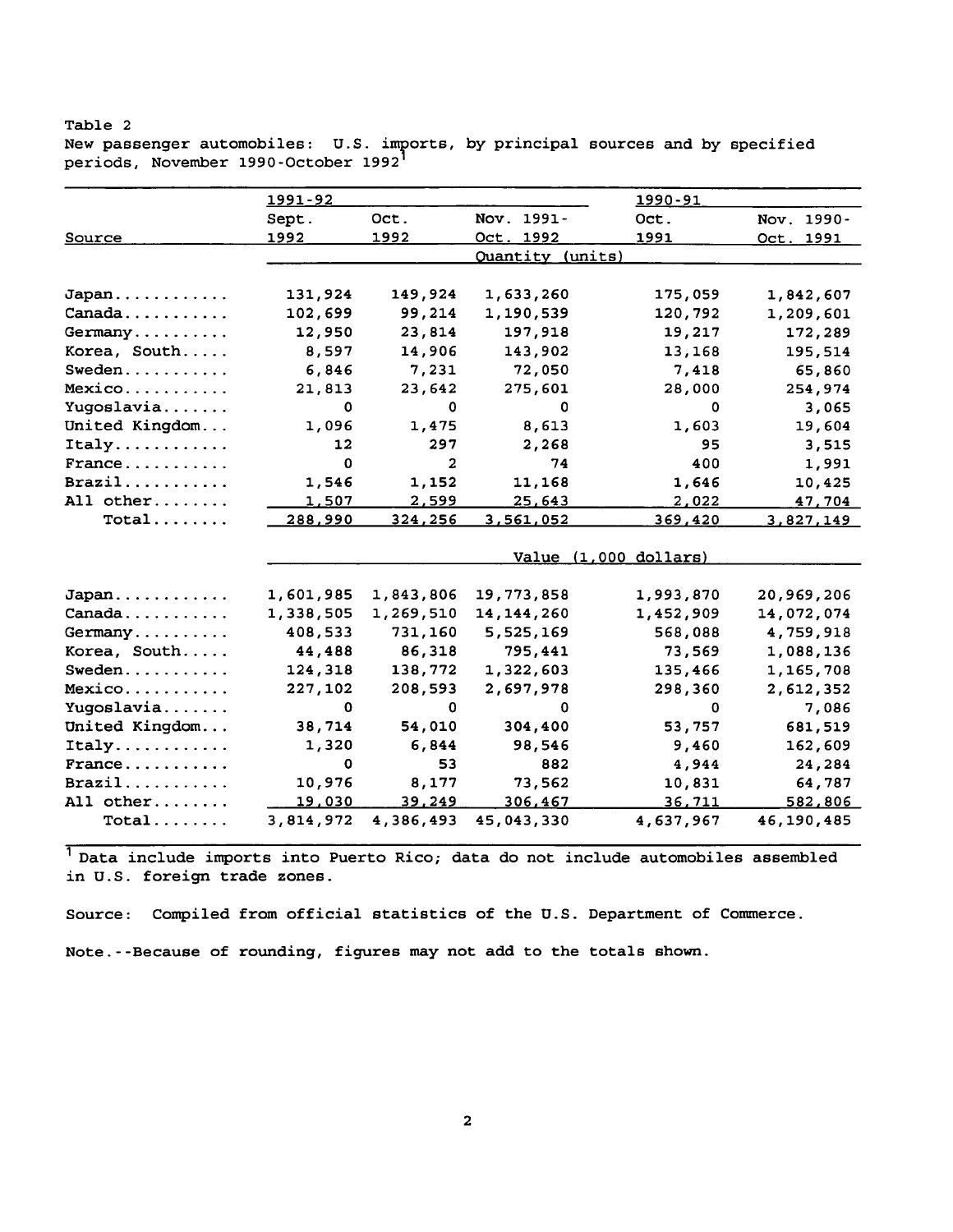Table 3 Lightweight automobile  $trucks<sup>1</sup>$  and bodies and cab/chassis for lightweight automobile trucks: U.S. imports, by principal sources and by specified periods, November 1990-0ctober 1992

|           | 1991-92                |         |            | 1990-91 |                  |  |  |  |
|-----------|------------------------|---------|------------|---------|------------------|--|--|--|
|           | Sept.                  | Oct.    | Nov. 1991- | Oct.    | Nov. 1990-       |  |  |  |
| Source    | 1992                   | 1992    | Oct. 1992  | 1991    | <u>Oct.</u> 1991 |  |  |  |
|           | $(mits)^3$<br>Ouantity |         |            |         |                  |  |  |  |
| Japan     | 10,136                 | 11,564  | 184,816    | 23,250  | 289,723          |  |  |  |
| $Canada$  | 41,592                 | 41,425  | 502,653    | 43,741  | 366,684          |  |  |  |
| Mexico    | 2,475                  | 2,921   | 24,004     | 2,076   | 9,665            |  |  |  |
| All other | 1                      | 5       | 38         | 38      | 107              |  |  |  |
| $Total$   | 54,204                 | 55,915  | 711,511    | 69,105  | 666,180          |  |  |  |
|           | Value (1,000 dollars)  |         |            |         |                  |  |  |  |
| Japan     | 75,622                 | 91,976  | 1,265,846  | 147,976 | 1,726,201        |  |  |  |
| Canada    | 552,483                | 559,735 | 6,714,604  | 623,176 | 5,018,296        |  |  |  |
| Mexico    | 44,302                 | 54,242  | 429,054    | 36,327  | 150,071          |  |  |  |
| All other | 1,881                  | 2,059   | 20,632     | 2,277   | 24,536           |  |  |  |
| $Total$   | 674,288                | 708,012 | 8,430,136  | 809,757 | 6,919,105        |  |  |  |

<sup>1</sup> Defined as not over 10,000 pounds gvw.<br><sup>2</sup> Partially estimated, all data include imports into Puerto Rico.

<sup>3</sup> Quantity data include complete trucks and cab/chassis, but exclude bodies.

Source: Compiled from official statistics of the U.S. Department of Commerce, except as noted.

Note.--Because of rounding, figures may not add to the totals shown.

 $\zeta$   $^8$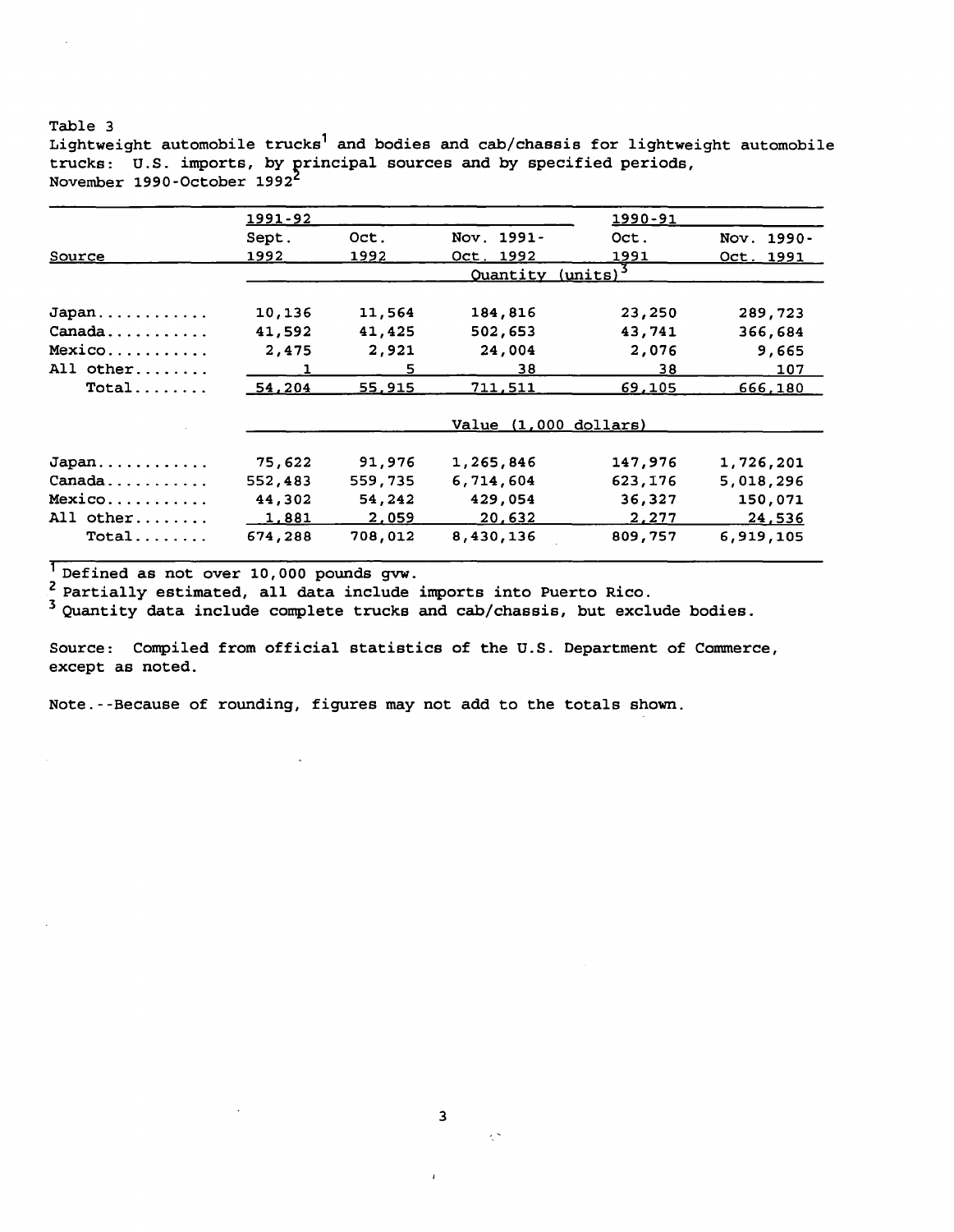Table 4 New passenger automobiles: U.S. exports of domestic merchandise, by principal markets and by specified periods, November 1990-0ctober 1992

|           | 1991-92 |               |                  | 1990-91               |            |
|-----------|---------|---------------|------------------|-----------------------|------------|
|           | Sept.   | Oct.          | Nov. 1991-       | Oct.                  | Nov. 1990- |
| Market    | 1992    | <u> 1992 </u> | Oct. 1992        | 1991                  | Oct. 1991  |
|           |         |               | Quantity (units) |                       |            |
| Canada.   | 42,153  | 43,438        | 452,032          | 48,037                | 471,165    |
| Japan     | 3,481   | 2,906         | 34,530           | 1,784                 | 28,903     |
| All other | 19,348  | 26,665        | 306,391          | 21,800                | 221,697    |
| Total     | 65,346  | 73,332        | 794,417          | 71,621                | 721,765    |
|           |         |               |                  | Value (1,000 dollars) |            |
| Canada.   | 560,142 | 596,815       | 5,837,121        | 626,277               | 5,801,702  |
| Japan     | 56,499  | 55,470        | 593,399          | 33,935                | 512,546    |
| All other | 277,822 | 396,212       | 4,534,584        | 334,658               | 2,973,601  |
| Total     | 898,470 | 1,052,639     | 10,983,749       | 994,819               | 9,287,848  |

Source: Compiled from official statistics of the U.S. Department of Conunerce.

 $\Delta$ 

Note.--Because of rounding, figures may not add to the totals shown.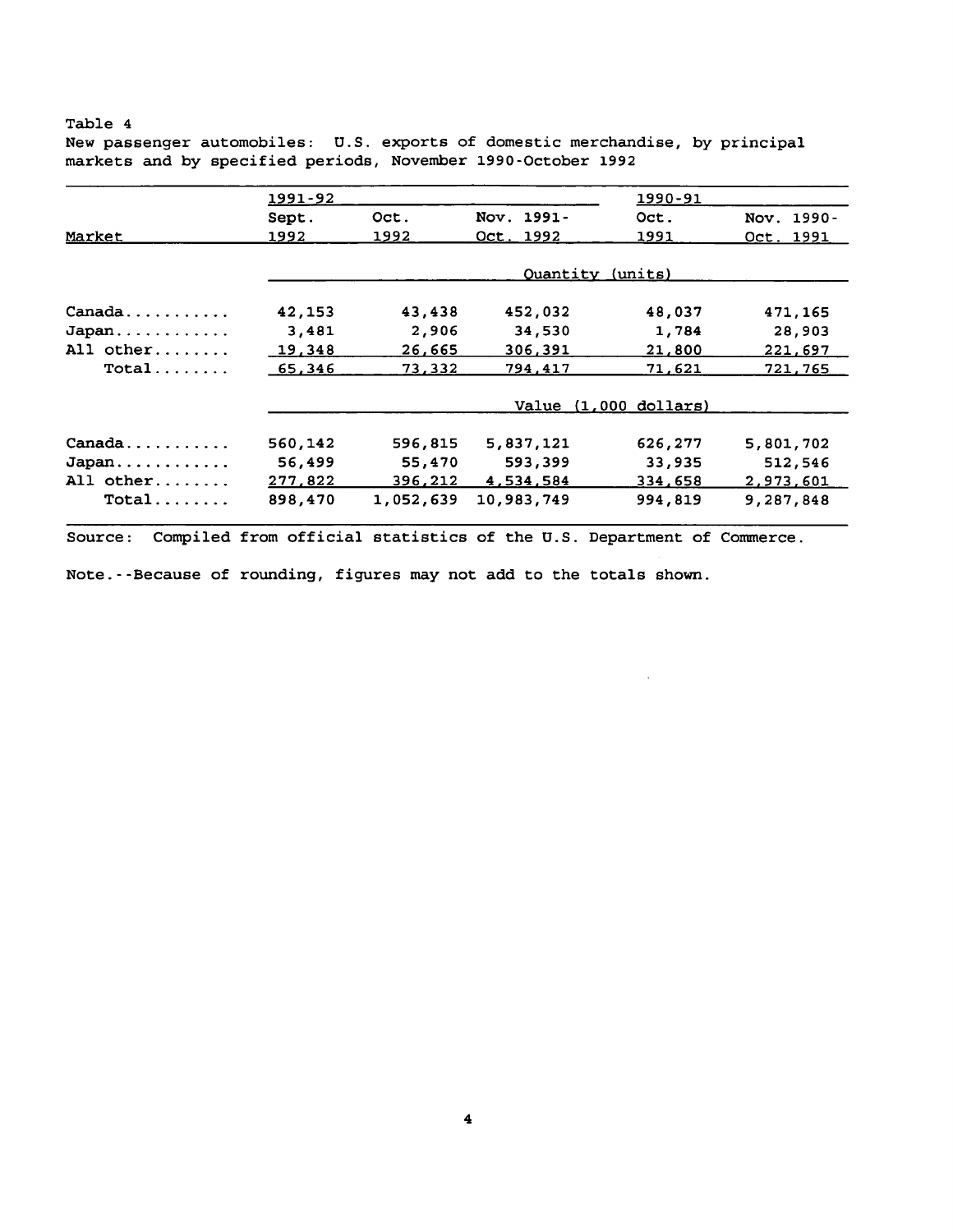#### rable 5

Lightweight automobile trucks<sup>1</sup> and bodies and cab/chassis for lightweight automobile trucks: U.S. exports of domestic merchandise, by principal markets and by specified periods, November 1990-October 1992<sup>2</sup>

|           | 1991-92 |         |                               | 1990-91 |            |  |  |
|-----------|---------|---------|-------------------------------|---------|------------|--|--|
|           | Sept.   | Oct.    | Nov. 1991-                    | Oct.    | Nov. 1990- |  |  |
| Market    | 1992    | 1992    | Oct. 1992                     | 1991    | Oct. 1991  |  |  |
|           |         |         | Quantity (units) <sup>3</sup> |         |            |  |  |
| Canada.   | 9,564   | 8,888   | 109,609                       | 13,307  | 122,621    |  |  |
| All other | 1,589   | 4,171   | 27,352                        | 1,145   | 47,643     |  |  |
| $Total$   | 11,154  | 13,056  | 136,980                       | 14,452  | 170,264    |  |  |
|           |         |         | Value (1,000 dollars)         |         |            |  |  |
| Canada    | 120,753 | 108,358 | 1,375,950                     | 176,874 | 1,590,616  |  |  |
| All other | 16,748  | 28,283  | 423,412                       | 21,252  | 587,888    |  |  |
| $Total$   | 137,501 | 136,747 | 1,799,600                     | 198,126 | 2,178,504  |  |  |

1Defined as not over 10,000 pounds gvw.<br>
<sup>2</sup>Partially estimated.

<sup>3</sup> Quantity data include complete trucks and cab/chassis, but exclude bodies.

Source: Compiled from official statistics of the U.S. Department of Commerce, except as noted.

Note.--Because of rounding, figures may not add to the totals shown.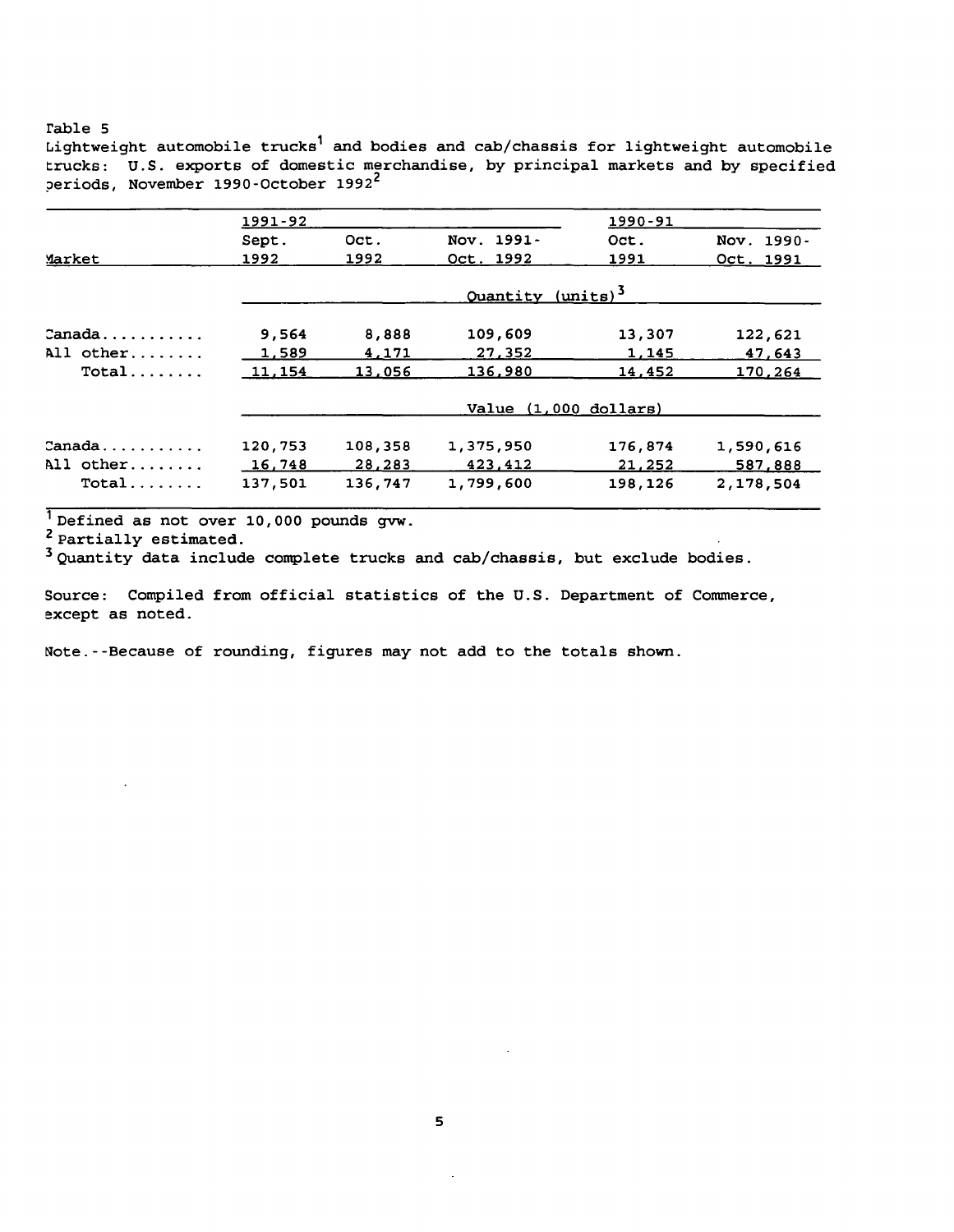New passenger automobiles: Sales of domestic and imported passenger automobiles and sales o: imported passenger automobiles as a percent of total U.S. sales, by specified periods, 1991 and 1992

|                                    | Sales of-                |         |                          |           |                       |           |                               | Ratio of impor |
|------------------------------------|--------------------------|---------|--------------------------|-----------|-----------------------|-----------|-------------------------------|----------------|
|                                    | Domestic                 |         | Imported                 |           | Total U.S.            |           |                               | sales to total |
|                                    | automobiles <sup>1</sup> |         | automobiles <sup>2</sup> |           | $subs$ <sup>1,2</sup> |           | $_{\rm sales}$ <sup>1,2</sup> |                |
| <u>Period</u>                      | 1992                     | 1991    | 1992                     | 1991      | <u> 1992 </u>         | 1991      | 1992                          | 1991           |
|                                    |                          |         | Ouantity                 | (mits)    |                       |           | -- Percent --                 |                |
| January                            | 413,605                  | 416,645 | 146,518                  | 137,733   | 560,123               | 554,378   | 26.2                          | 24.8           |
| February                           | 492,454                  | 472,524 | 158,545                  | 149,073   | 650,999               | 621,597   | 24.4                          | 24.0           |
| $Jan.-Feb$                         | 905,872                  | 889,169 | 305,063                  | 286,806   | 1,210,935             | 1,175,975 | 25.2                          | 24.4           |
| March                              | 536,932                  | 538,857 | 183,675                  | 191,105   | 720,607               | 729,962   | 25.5                          | 26.2           |
| $Jan.-Mar 1,442,804 1,428,026$     |                          |         | 488,738                  | 477,900   | 1,931,542             | 1,905,926 | 25.3                          | 25.1           |
| $April \ldots \ldots$              | 540,689                  | 504,998 | 174,867                  | 185,972   | 715,867               | 690,970   | 24.4                          | 26.9           |
| Jan. - Apr 1, 983, 493 1, 933, 024 |                          |         | 663,606                  | 663,872   | 2,647,099             | 2,596,896 | 25.1                          | 25.6           |
| $May. \ldots \ldots$               | 560,768                  | 576,572 | 172,891                  | 192,897   | 733,659               | 769,469   | 23.6                          | 25.1           |
| $Jan.-May 2,544,261 2,508,461$     |                          |         | 836,428                  | 856,769   | 3,380,689             | 3,365,230 | 24.7                          | 25.5           |
| $June \dots \dots$                 | 629,524                  | 587,631 | 195,294                  | 184,084   | 824,818               | 771,715   | 23.7                          | 23.9           |
| $Jan.-Jun3, 173, 7853, 097, 227$   |                          |         | 1,031,769                | 1,041,034 | 4,205,554             | 4,138,261 | 24.5                          | 25.2           |
| July.                              | 566,333                  | 578,721 | 167,016                  | 194,649   | 733,549               | 773,370   | 22.8                          | 25.2           |
| Jan.-July 3, 740, 318 3, 675, 978  |                          |         | 1,198,848                | 1,235,728 | 4,939,166             | 4,911,706 | 24.3                          | 25.2           |
| August                             | 476,318                  | 497,238 | 168,498                  | 193,566   | 644,816               | 690,804   | 26.1                          | 28.0           |
| $Jan.-Aug4, 216, 6364, 173, 216$   |                          |         | 1,367,346                | 1,429,294 | 5,583,982             | 5,602,510 | 24.5                          | 25.5           |
| September                          | 510,103                  | 491,977 | 163,731                  | 179,503   | 673,834               | 671,500   | 24.3                          | 26.7           |
| Jan.-Sept 4, 726, 739 4, 665, 183  |                          |         | 1,531,072                | 1,608,602 | 6,257,811             | 6,273,785 | 24.5                          | 25.6           |
| October                            | 532,174                  | 519,554 | 161,945                  | 182,646   | 694,119               | 702,200   | 23.3                          | 26.0           |
| $Jan.-Oct 5, 258, 913 5, 184, 767$ |                          |         | 1,693,023                | 1,791,249 | 6,951,936             | 6,976,016 | 24.3                          | 25.7           |
| November                           | 460,506                  | 454,116 | 139,961                  | 152,749   | 600,467               | 606,595   | 23.3                          | 25.1           |
| $Jan.-Nov 5, 719, 419 5, 638, 883$ |                          |         | 1,832,979                | 1,943,728 | 7,552,398             | 7,582,611 | 24.3                          | 25.6           |

1 Domestic automobile sales include U.S.-, Canadian- and Mexican-built automobiles sold in th United States.

2Does not include automobiles imported from Canada and Mexico.

Source: Automotive News.

#### Table 7

New passenger automobiles: Price indexes, by specified periods, 1991 and 1992<sup>1</sup>

|                                       | 1992  |       |         | 1991-92 |       |         |  |  |  |
|---------------------------------------|-------|-------|---------|---------|-------|---------|--|--|--|
|                                       | Oct.  | Nov.  | Percent | Nov.    | Nov.  | Percent |  |  |  |
| Item                                  | 1992  | 1992  | change  | 1991    | 1992  | change  |  |  |  |
| Consumer Price<br>Index:              |       |       |         |         |       |         |  |  |  |
| Unadjusted<br>Seasonally              | 128.2 | 129.7 | $+1.2$  | 126.6   | 129.7 | $+2.4$  |  |  |  |
| adjusted<br>Producer Priced<br>Index: | 129.3 | 129.5 | $+0.2$  | 126.0   | 129.5 | $+2.8$  |  |  |  |
| Unadjusted<br>Seasonally              | 129.2 | 129.1 | $-0.1$  | 129.5   | 129.1 | $-0.3$  |  |  |  |
| adjusted                              | 124.4 | 125.6 | $+1.0$  | 126.1   | 125.6 | $-0.4$  |  |  |  |

 $\frac{1}{1}$  Consumer price index, 1982-1984 = 100. Producer price index, 1982 = 100.

 $\epsilon$ 

Source: U.S. Department of Labor.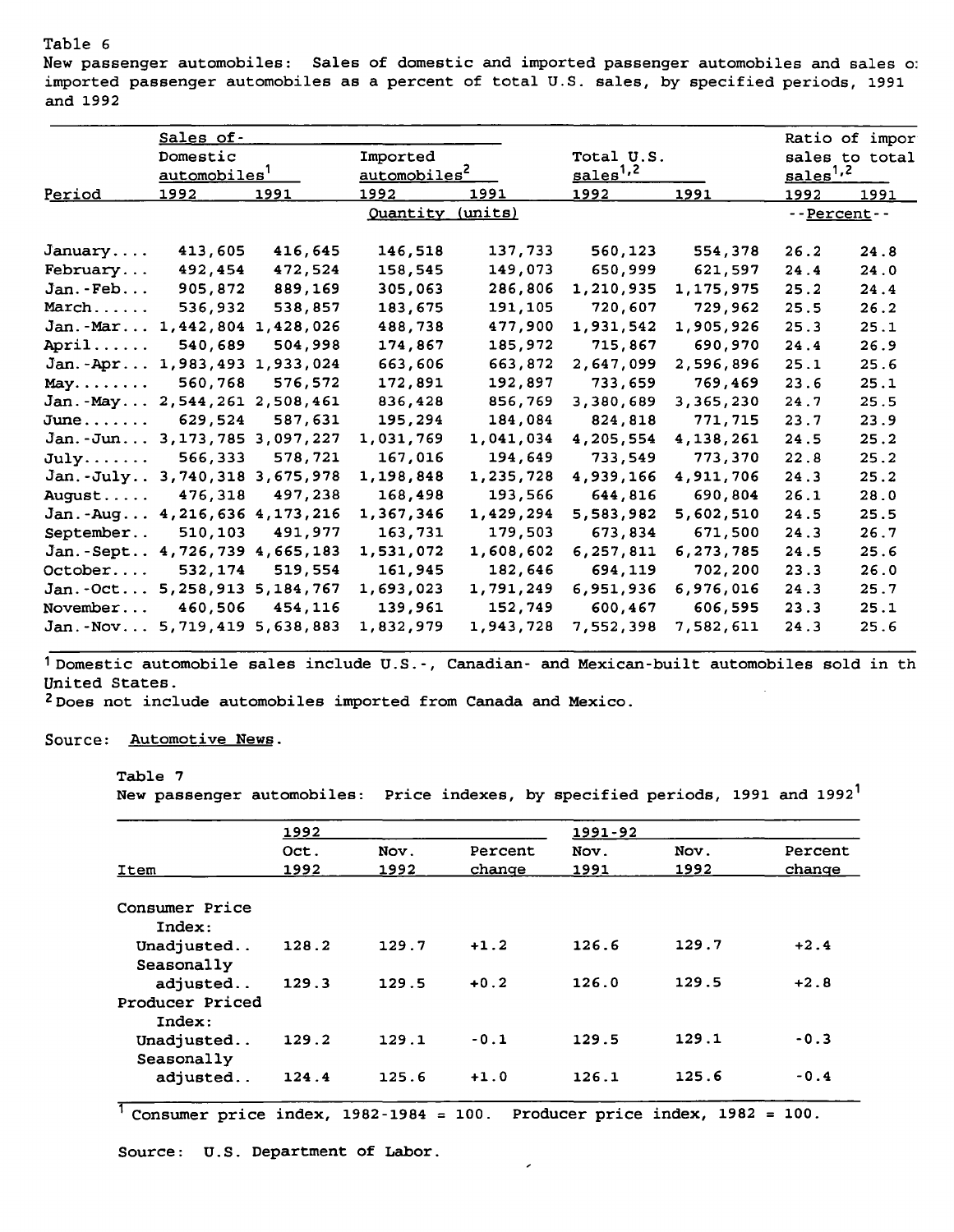New passenger automobiles: Retail price changes in the U.S. market during November 1992<sup>1</sup>

|                                                                          | Retail price changes     |
|--------------------------------------------------------------------------|--------------------------|
| Country source/make                                                      | November 1992 $(+ or -)$ |
|                                                                          |                          |
| U.S. producers:                                                          |                          |
| General Motors                                                           | No change.               |
|                                                                          | No change.               |
| Chrysler                                                                 | No change.               |
| Japanese producers:                                                      |                          |
| Toyota Motors                                                            | No change.               |
|                                                                          | No change.               |
| American Honda                                                           | No change.               |
| Subaru                                                                   | No change.               |
| European producers:                                                      |                          |
| Volkswagen                                                               | No change.               |
|                                                                          | No change.               |
|                                                                          | No change.               |
| Porsche                                                                  | No change.               |
| Mercedes-Benz                                                            | No change.               |
| Korean producer:                                                         |                          |
| $Hyundai \ldots \ldots \ldots \ldots \ldots \ldots \ldots \ldots \ldots$ | No change.               |

Average retail price change for all models.

Source: Automotive News, November 1992.

 $7<sup>2</sup>$